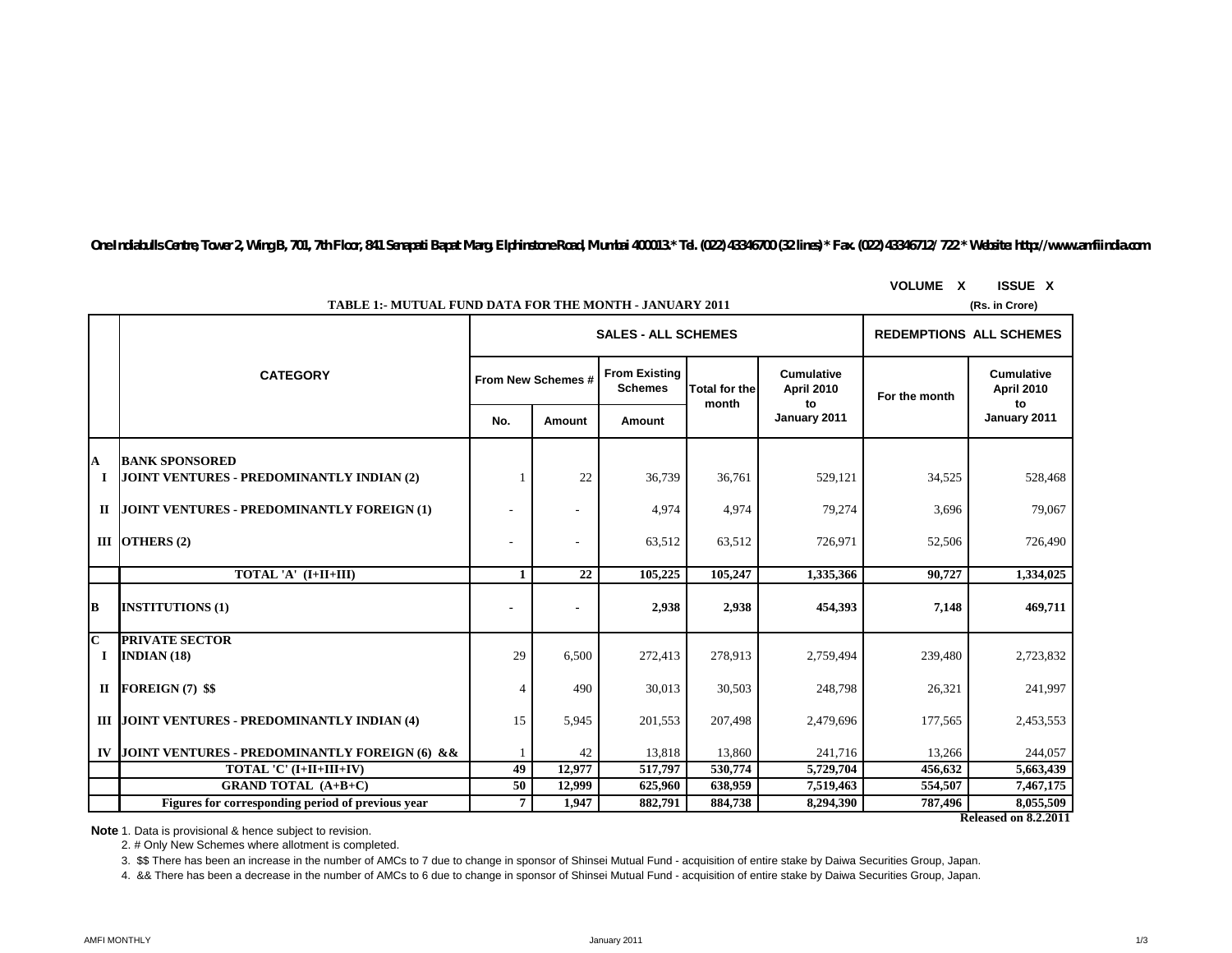#### (Rs. in Crore)

# **TABLE 2:- SALES DURING THE MONTH OF JANUARY 2011 - TYPE AND CATEGORY WISE 2.1 \*NEW SCHEMES LAUNCHED (ALLOTMENT COMPLETED)**

|                                | Open End             |        | <b>Close End</b>     |        | <b>Interval Fund</b> |        | <b>TOTAL</b>         |        |
|--------------------------------|----------------------|--------|----------------------|--------|----------------------|--------|----------------------|--------|
|                                | <b>No.of Schemes</b> | Amount | <b>No.of Schemes</b> | Amount | <b>No.of Schemes</b> | Amount | <b>No.of Schemes</b> | Amount |
| <b>INCOME</b>                  |                      | 161    | 48                   | 12,713 |                      |        | 49                   | 12,874 |
| <b>EQUITY</b>                  |                      |        |                      |        |                      |        |                      |        |
| <b>BALANCED</b>                |                      |        |                      |        |                      |        |                      |        |
| <b>LIQUID/MONEY MARKET</b>     |                      |        |                      |        |                      |        |                      |        |
| <b>GILT</b>                    |                      |        |                      |        |                      |        |                      |        |
| <b>ELSS - EQUITY</b>           |                      |        |                      |        |                      |        |                      |        |
| <b>GOLD ETF</b>                |                      |        |                      |        |                      |        |                      |        |
| <b>OTHER ETFS</b>              |                      | 125    |                      |        |                      |        |                      | 125    |
| <b>FUND OF FUNDS INVESTING</b> |                      |        |                      |        |                      |        |                      |        |
| <b>OVERSEAS</b>                |                      |        |                      |        |                      |        |                      |        |
| <b>TOTAL</b>                   |                      | 286    | 48                   | 12.713 |                      |        | 50                   | 12,999 |

### **\*NEW SCHEMES LAUNCHED :**

| <b>IOPEN END INCOME:</b>    | Kotak Multi Asset Allocation Fund                                                                                                                                                                                                                                                                                                                                                                                                                                                                                                                                                                                                                                                                                                                                                                                                                                                                                                                                                                                                                                         |
|-----------------------------|---------------------------------------------------------------------------------------------------------------------------------------------------------------------------------------------------------------------------------------------------------------------------------------------------------------------------------------------------------------------------------------------------------------------------------------------------------------------------------------------------------------------------------------------------------------------------------------------------------------------------------------------------------------------------------------------------------------------------------------------------------------------------------------------------------------------------------------------------------------------------------------------------------------------------------------------------------------------------------------------------------------------------------------------------------------------------|
| <b>OPEN END OTHER ETFS:</b> | Motilal Oswal MOSt Shares Midcap 100 ETF (MOSt Shares M100)                                                                                                                                                                                                                                                                                                                                                                                                                                                                                                                                                                                                                                                                                                                                                                                                                                                                                                                                                                                                               |
| <b>ICLOSE END INCOME :</b>  | Axis FTP Series 11 (371 Days); Birla Sunlife Capital Protection Oriented Fund Series 3 and Series 4, Birla Sunlife FTP Series CK, Series CL and Series CM, Birla<br>Sunlife Short Term FMP Series 4, Series 5 and Series 6; BNP Paribas FTF Series 19F, Series 20A and Series 20B; Canara Robeco FMP Series 6 - 14 Months Plan<br>A; DSP BlackRock FMP 3M Series 27 and Series 28, 12M Series 12; DWS FTF Series 78; Fidelity FMP Series IV Plan F; ICICI Prudential FMP Series 53 - 6 Months<br>Plan A, 1 Year Plan E and Plan F, 3 Years Plan B; IDFC Fixed Maturity QS - 62, 36 Months S2 and YS 35; Kotak FMP Series 30 and Series 32; L & T FMP II<br>(January 90 D A); Principal Pnb FMP 367 Days Series II; Reliance Fixed Horizon Fund XVII - Series 2, Series 3, Series 4, Series 5 and Series 6, XVIII - Series 1 and<br>Series 2; Religare FMP Series IV Plan F (368 Days) and Series V Plan A (368 Days); Sundaram FTP - AH, AI, AJ, AL, AM and AV; Tata FMP Series 29 Scheme C and<br>Series 30 Scheme A: Taurus FMP 91 Davs Series 1 and 120 Davs Series 2. |

#### **2.2 EXISTING SCHEMES**

|                                 | Open End             |         | <b>Close End</b>     |                          |                      | <b>Interval Fund</b> |                      | <b>TOTAL</b>    |
|---------------------------------|----------------------|---------|----------------------|--------------------------|----------------------|----------------------|----------------------|-----------------|
|                                 | <b>No.of Schemes</b> | Amount  | <b>No.of Schemes</b> | Amount                   | <b>No.of Schemes</b> | Amount               | <b>No.of Schemes</b> | Amount          |
| <b>INCOME</b>                   | 205                  | 61,728  | 182                  | 679                      | 36                   | 2,737                | 423                  | 65,144          |
| <b>IEQUITY</b>                  | 304                  | 6,846   | 18                   |                          |                      |                      | 323                  | 6,846           |
| <b>BALANCED</b>                 | 31                   | 630     |                      |                          |                      |                      | 32                   | 630             |
| <b>ILIQUID/MONEY MARKET</b>     | 51                   | 552,204 |                      |                          |                      |                      | 51                   | 552,204         |
| <b>GILT</b>                     | 36                   | 106     |                      |                          |                      |                      | 36                   | 106             |
| <b>IELSS - EQUITY</b>           | 36                   | 421     | 12                   |                          |                      |                      | 48                   | 421             |
| <b>IGOLD ETF</b>                | 10                   | 167     |                      | $\overline{\phantom{a}}$ |                      |                      | 10I                  | 167             |
| <b>OTHER ETFS</b>               | 16                   | 385     |                      |                          | -                    |                      | <b>16</b>            | 385             |
| <b>IFUND OF FUNDS INVESTING</b> | 16                   | 57      |                      | $\overline{\phantom{a}}$ | -                    |                      | 16                   | 57 <sub>1</sub> |
| <b>OVERSEAS</b><br><b>TOTAL</b> | 705                  | 622,544 | 213                  | 679                      | 37                   | 2,737                | 955I                 | 625,960         |
|                                 |                      |         |                      |                          |                      |                      |                      |                 |

Notes:The change in number of existing schemes is because of the maturity and reclassification of some of the existing schemes.

^ Amount mobilised by new plans launched under existing scheme.

|                                                    |                      | Open End | <b>Close End</b>     |        | <b>Interval Fund</b> |        | <b>TOTAL</b>         |         |
|----------------------------------------------------|----------------------|----------|----------------------|--------|----------------------|--------|----------------------|---------|
|                                                    | <b>No.of Schemes</b> | Amount   | <b>No.of Schemes</b> | Amount | <b>No.of Schemes</b> | Amount | <b>No.of Schemes</b> | Amount  |
| <b>INCOME</b>                                      | 206                  | 61,889   | 230                  | 13,392 | 36                   | 2,737  | 472                  | 78.018  |
| <b>EQUITY</b>                                      | 304                  | 6,846    | 18                   |        |                      |        | 323                  | 6,846   |
| <b>BALANCED</b>                                    | 31                   | 630      |                      |        |                      |        | 32                   | 630     |
| <b>LIQUID/MONEY MARKET</b>                         | 51                   | 552,204  |                      |        |                      |        | 51                   | 552,204 |
| <b>GILT</b>                                        | 36                   | 106      |                      |        |                      |        | 36                   | 106     |
| <b>ELSS - EQUITY</b>                               | 36                   | 421      | 12                   |        |                      |        | 48                   | 421     |
| <b>GOLD ETF</b>                                    |                      | 167      |                      |        |                      |        | 10                   | 167     |
| <b>OTHER ETFS</b>                                  |                      | 510      |                      |        |                      |        | 17                   | 510     |
| <b>IFUND OF FUNDS INVESTING</b><br><b>OVERSEAS</b> | 16                   | 57       | -                    |        |                      |        | 16                   | 57      |
| <b>TOTAL</b>                                       | 707                  | 622.830  | 261                  | 13,392 | 37                   | 2,737  | 1,005                | 638,959 |

#### **2.3 TOTAL OF ALL SCHEMES**